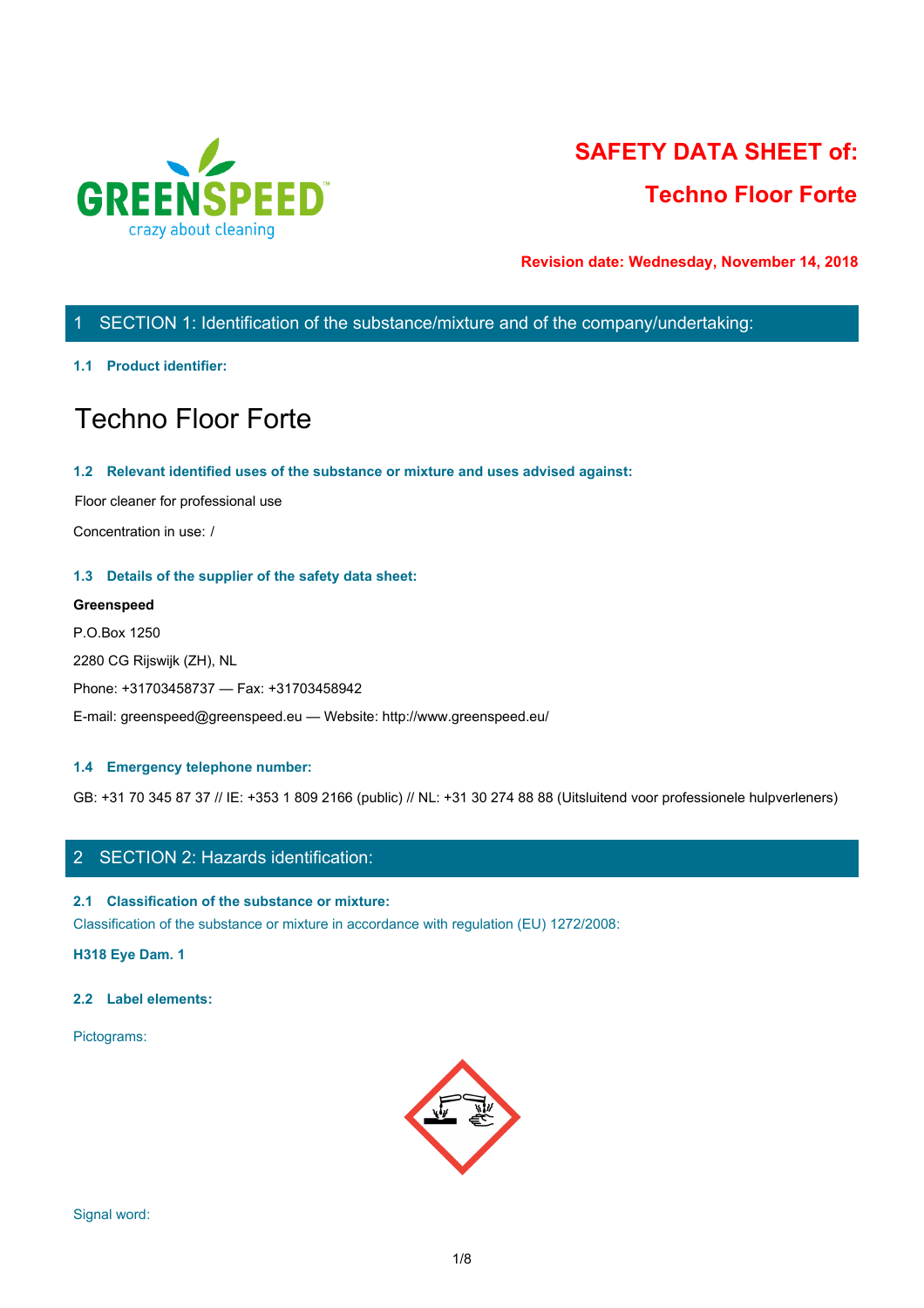#### Danger

# Hazard statements:

| Danger                                   |                                                                                                                                     |
|------------------------------------------|-------------------------------------------------------------------------------------------------------------------------------------|
| Hazard statements:                       |                                                                                                                                     |
| H318 Eye Dam. 1:                         | Causes serious eye damage.                                                                                                          |
| Precautionary statements:                |                                                                                                                                     |
| P280:                                    | Wear protective gloves, protective clothing, eye protection, face protection.                                                       |
| P305+P351+P338:                          | IF IN EYES: Rinse cautiously with water for several minutes. Remove contact<br>lenses, if present and easy to do. Continue rinsing. |
| P310:                                    | Immediately call a POISON CENTER or doctor.                                                                                         |
| Contains:                                |                                                                                                                                     |
| alcohols C10-16 ethoxylated propoxylated |                                                                                                                                     |

#### Contains:

alcohols, C10-16, ethoxylated, propoxylated

#### **2.3 Other hazards:**

none and the state of the state of the state of the state of the state of the state of the state of the state of the state of the state of the state of the state of the state of the state of the state of the state of the s

# 3 SECTION 3: Composition/information on ingredients:

| alcohols, C10-16, ethoxylated, propoxylated | $\leq 9 \%$                                                                                                         | CAS number:                                                                   | 69227-22-1                                                   |  |
|---------------------------------------------|---------------------------------------------------------------------------------------------------------------------|-------------------------------------------------------------------------------|--------------------------------------------------------------|--|
|                                             |                                                                                                                     | <b>EINECS:</b>                                                                |                                                              |  |
|                                             |                                                                                                                     | <b>REACH Registration number:</b>                                             |                                                              |  |
|                                             |                                                                                                                     | <b>CLP Classification:</b>                                                    | H302 Acute tox. 4<br><b>H318 Eye Dam. 1</b>                  |  |
| Sodium carbonate                            | $\leq 2 \%$                                                                                                         | CAS number:                                                                   | 497-19-8                                                     |  |
|                                             |                                                                                                                     | <b>EINECS:</b>                                                                | 207-838-8                                                    |  |
|                                             |                                                                                                                     | REACH Registration number: 01-2119485498-19                                   |                                                              |  |
|                                             |                                                                                                                     | <b>CLP Classification:</b>                                                    | H319 Eye Irrit. 2                                            |  |
| 3-Butoxypropane-2-ol                        | $\leq 2 \%$                                                                                                         | CAS number:                                                                   | 5131-66-8                                                    |  |
|                                             |                                                                                                                     | <b>EINECS:</b>                                                                | 225-878-4                                                    |  |
|                                             |                                                                                                                     | <b>REACH Registration number:</b>                                             | 01-2119475527-28                                             |  |
|                                             |                                                                                                                     | <b>CLP Classification:</b>                                                    | H226 Flam. Liq. 3<br>H315 Skin Irrit. 2<br>H319 Eye Irrit. 2 |  |
|                                             | For the full text of the H phrases mentioned in this section, see section 16.                                       |                                                                               |                                                              |  |
|                                             |                                                                                                                     |                                                                               |                                                              |  |
| 4 SECTION 4: First aid measures:            |                                                                                                                     |                                                                               |                                                              |  |
| 4.1 Description of first aid measures:      |                                                                                                                     |                                                                               |                                                              |  |
|                                             | Always ask medical advice as soon as possible should serious or continuous disturbances occur.                      |                                                                               |                                                              |  |
| Skin contact:                               | transport to hospital.                                                                                              | remove contaminated clothing, rinse skin with plenty of water and immediately |                                                              |  |
| Eye contact:                                | first prolonged rinsing with water (contact lenses to be removed if this is easily done)<br>then take to physician. |                                                                               |                                                              |  |
| Ingestion:                                  |                                                                                                                     | rinse mouth, do not induce vomiting, take to hospital immediately.            |                                                              |  |
| Inhalation:                                 | let sit upright, fresh air, rest and take to hospital.                                                              |                                                                               |                                                              |  |
|                                             |                                                                                                                     |                                                                               |                                                              |  |

# 4 SECTION 4: First aid measures:

#### **4.1 Description of first aid measures:**

| first prolonged rinsing with water (contact lenses to be removed if this is easily done)<br>Eye contact:<br>then take to physician.<br>rinse mouth, do not induce vomiting, take to hospital immediately.<br>Ingestion:<br>Inhalation:<br>let sit upright, fresh air, rest and take to hospital. | <b>Skin contact:</b> | remove contaminated clothing, rinse skin with plenty of water and immediately<br>transport to hospital. |
|--------------------------------------------------------------------------------------------------------------------------------------------------------------------------------------------------------------------------------------------------------------------------------------------------|----------------------|---------------------------------------------------------------------------------------------------------|
|                                                                                                                                                                                                                                                                                                  |                      |                                                                                                         |
|                                                                                                                                                                                                                                                                                                  |                      |                                                                                                         |
|                                                                                                                                                                                                                                                                                                  |                      |                                                                                                         |

#### **4.2 Most important symptoms and effects, both acute and delayed:**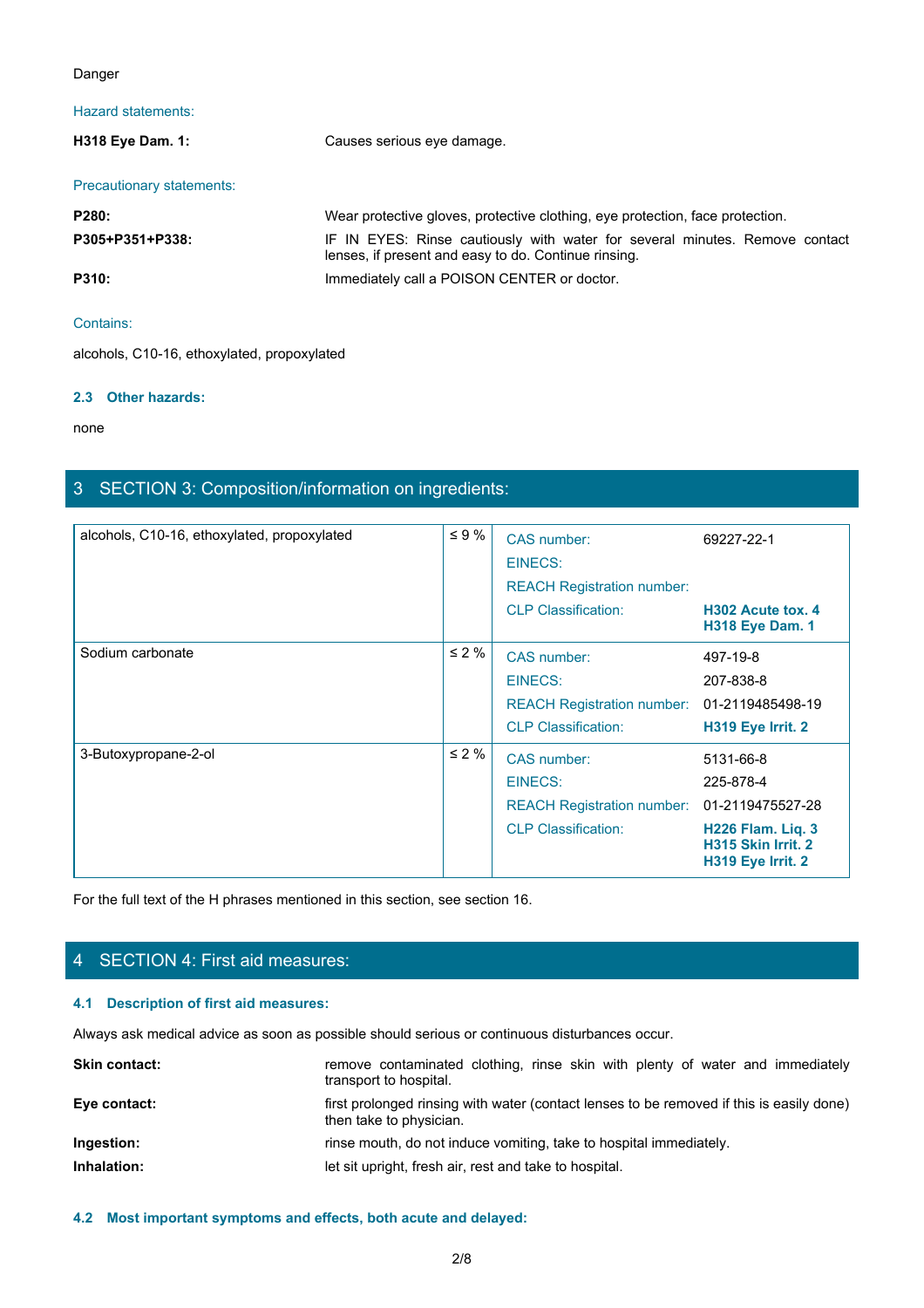| <b>Skin contact:</b> | caustic, redness, pain, serious burns                                                                                   |
|----------------------|-------------------------------------------------------------------------------------------------------------------------|
| Eye contact:         | caustic, redness, blurred vision, pain                                                                                  |
| Ingestion:           | caustic, lack of breath, vomiting, blisters on lips and tongue, burning pain in mouth<br>and throat, gullet and stomach |
| Inhalation:          | headache, dizziness, nausea, drowsiness, unconsciousness                                                                |

#### **4.3 Indication of any immediate medical attention and special treatment needed:**

none and the state of the state of the state of the state of the state of the state of the state of the state of the state of the state of the state of the state of the state of the state of the state of the state of the s

# 5 SECTION 5: Fire-fighting measures:

#### **5.1 Extinguishing media:**

CO2, foam, powder, sprayed water

#### **5.2 Special hazards arising from the substance or mixture:**

none and the state of the state of the state of the state of the state of the state of the state of the state of the state of the state of the state of the state of the state of the state of the state of the state of the s

#### **5.3 Advice for firefighters:**

**Extinguishing agents to be avoided:** none and the state of the state of the state of the state of the state of the state of the state of the state of the state of the state of the state of the state of the state of the state of the state of the state of the s

# 6 SECTION 6: Accidental release measures:

#### **6.1 Personal precautions, protective equipment and emergency procedures:**

Donce<br>
S. S. Extinguishing media:<br>
CO2, foam, powder, sprayed water<br>
S. S. Special hazards arising from the substance or mixture:<br>
Extinguishing agents to be<br>
worlded:<br>
S. Advice for firefighters:<br>
S. Personal precautions, windRemove any contaminated clothing and used contaminated protective equipment and dispose of it safely.

#### **6.2 Environmental precautions:**

do not allow to flow into sewers or open water.

#### **6.3 Methods and material for containment and cleaning up:**

Contain released substance, store into suitable containers. If possible remove by using absorbent material.

#### **6.4 Reference to other sections:**

for further information check sections 8 & 13.

# 7 SECTION 7: Handling and storage:

#### **7.1 Precautions for safe handling:**

handle with care to avoid spillage.

#### **7.2 Conditions for safe storage, including any incompatibilities:**

keep in a sealed container in a closed, frost-free, ventilated room.

#### **7.3 Specific end use(s):**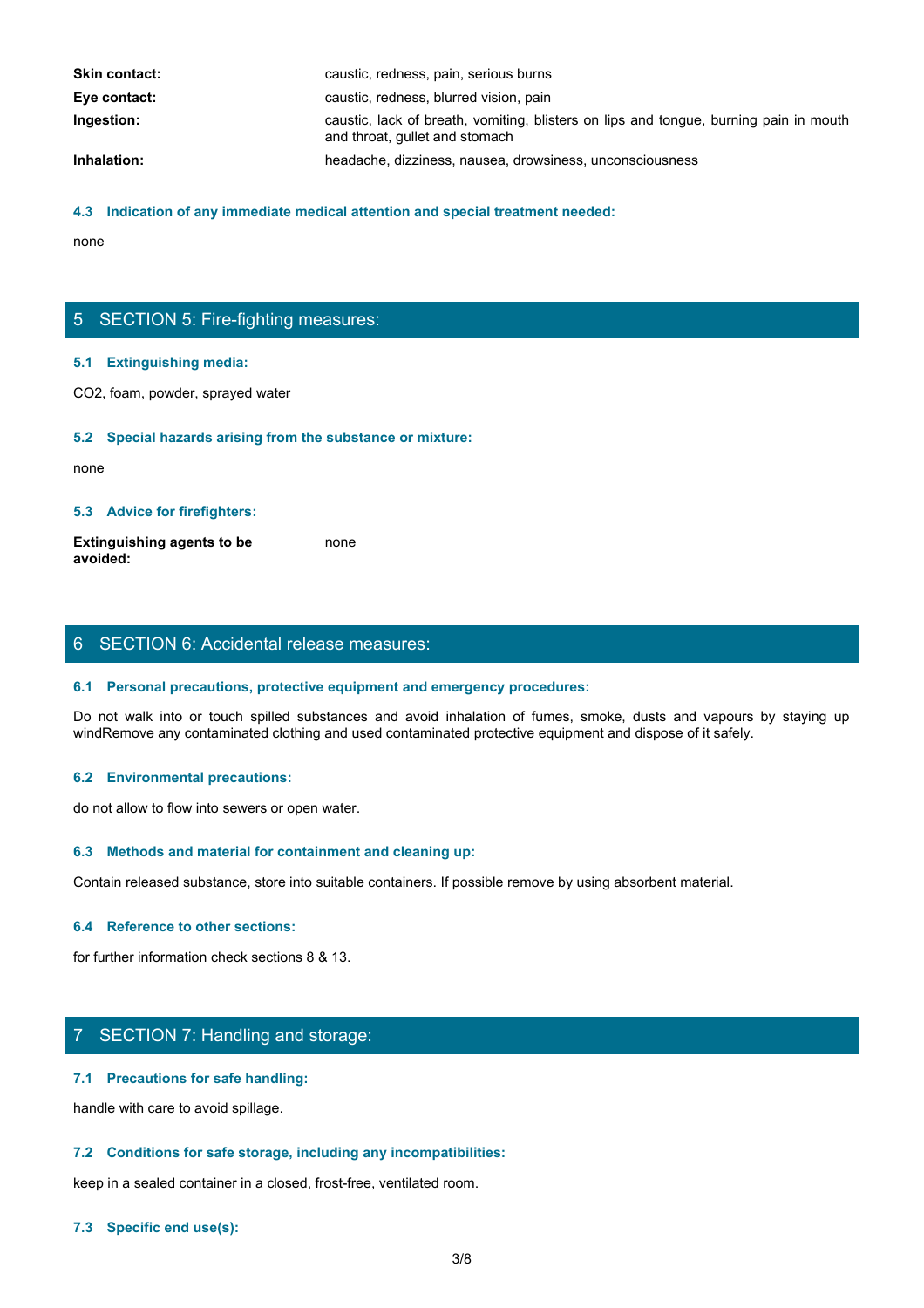# 8 SECTION 8: Exposure controls/personal protection:

#### **8.1 Control parameters:**

#### **8.2 Exposure controls:**

|                                  | Floor cleaner for professional use                                                                                                                                                                                                                                                                                                                                |                      |
|----------------------------------|-------------------------------------------------------------------------------------------------------------------------------------------------------------------------------------------------------------------------------------------------------------------------------------------------------------------------------------------------------------------|----------------------|
|                                  | 8 SECTION 8: Exposure controls/personal protection:                                                                                                                                                                                                                                                                                                               |                      |
| 8.1 Control parameters:          |                                                                                                                                                                                                                                                                                                                                                                   |                      |
|                                  | Listing of the hazardous ingredients in section 3, of which the TLV value is known                                                                                                                                                                                                                                                                                |                      |
|                                  |                                                                                                                                                                                                                                                                                                                                                                   |                      |
| 8.2 Exposure controls:           |                                                                                                                                                                                                                                                                                                                                                                   |                      |
| <b>Inhalation</b><br>protection: | use with sufficient exhaust ventilation. If necessary, use an air-purifying face mask in case of<br>respiratory hazards. Use the ABEK type as protection against these troublesome levels.                                                                                                                                                                        | $\overline{\bullet}$ |
| <b>Skin</b><br>protection:       | handling with nitril-gloves (EN 374). Breakthrough time: >480' Material thickness: 0,35 mm.<br>Thoroughly check gloves before use. Take of the gloves properly without touching the outside<br>with your bare hands. The manufacturer of the protective gloves has to be consulted about the<br>suitability for a specific work station. Wash and dry your hands. | $\tilde{w}$          |
| <b>Eye</b><br>protection:        | keep an eye-rinse bottle within reach. Tight-fitting safety goggles. Wear a face shield and<br>protective suit in case of exceptional processing problems.                                                                                                                                                                                                        |                      |
| <b>Other</b><br>protection:      | impermeable clothing. The type of protective equipment depends on the concentration and<br>amount of hazardous substances at the work station in question.                                                                                                                                                                                                        |                      |

# 9 SECTION 9: Physical and chemical properties:

### **9.1 Information on basic physical and chemical properties:**

| Melting point/melting range:                              | 0 °C               |
|-----------------------------------------------------------|--------------------|
| <b>Boiling point/Boiling range:</b>                       | 100 °C $-$ 199 °C  |
| pH:                                                       | 11.4               |
| pH 1% diluted in water:                                   |                    |
| Vapour pressure/20°C,:                                    | 2 332 Pa           |
| Vapour density:                                           | not applicable     |
| Relative density, 20°C:                                   | 1.0030 kg/l        |
| Appearance/20°C:                                          | liquid             |
| <b>Flash point:</b>                                       |                    |
| Flammability (solid, gas):                                | not applicable     |
| Auto-ignition temperature:                                | 207 °C             |
| <b>Upper flammability or explosive</b><br>limit, (Vol %): | 8.700 %            |
| Lower flammability or explosive<br>limit, $(Vol %)$ :     | 1.100 %            |
| <b>Explosive properties:</b>                              | not applicable     |
| <b>Oxidising properties:</b>                              | not applicable     |
| <b>Decomposition temperature:</b>                         |                    |
| Solubility in water:                                      | completely soluble |
| <b>Partition coefficient: n-</b><br>octanol/water:        | not applicable     |
| Odour:                                                    | characteristic     |
| <b>Odour threshold:</b>                                   | not applicable     |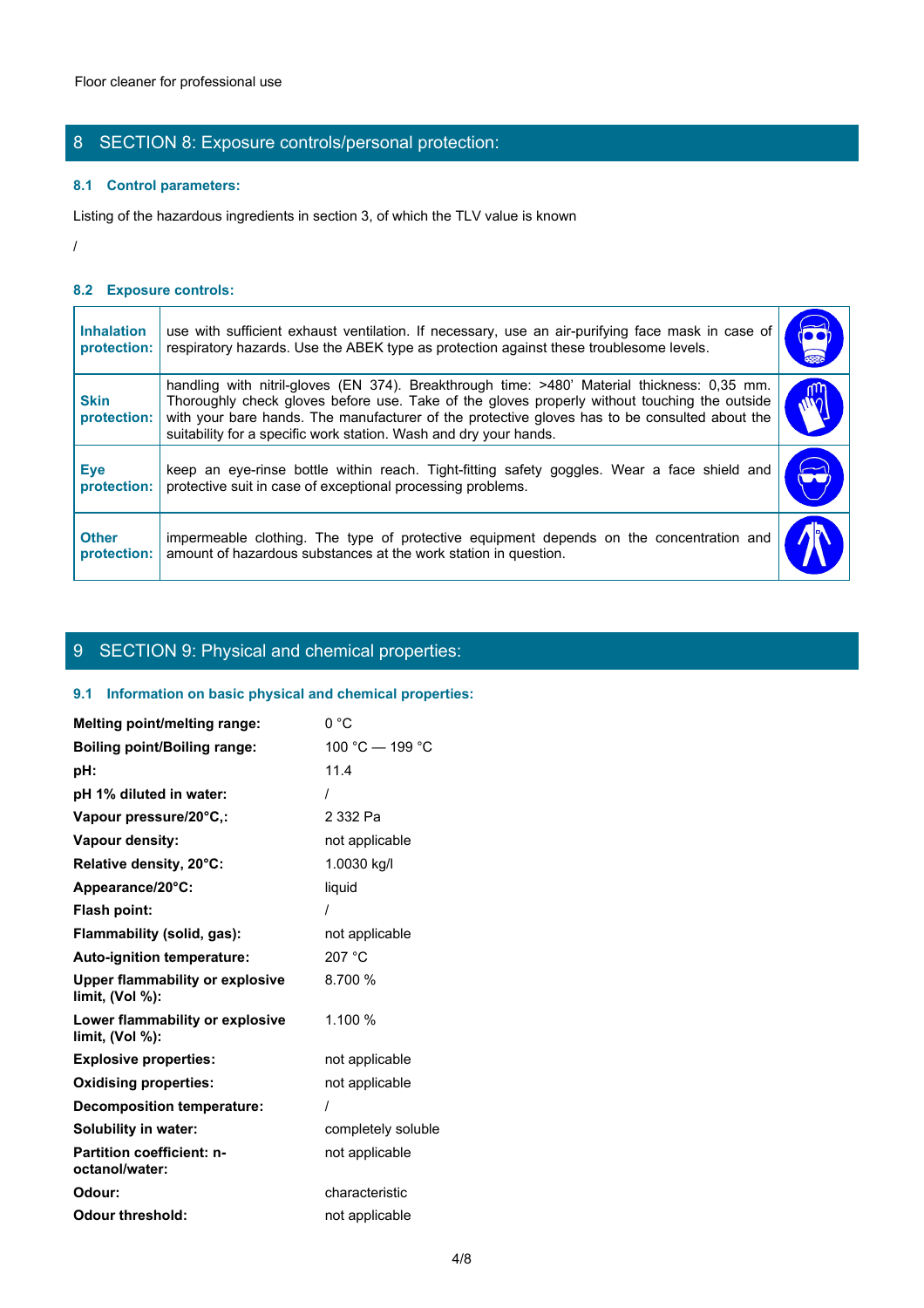| Dynamic viscosity, 20°C:       | 1 mPa.s |
|--------------------------------|---------|
| Kinematic viscosity, 40°C:     | 1 mm²/s |
| Evaporation rate (n-BuAc = 1): | 2.000   |

#### **9.2 Other information:**

| Volatile organic component (VOC): 4.00 %     |  |
|----------------------------------------------|--|
| Volatile organic component (VOC): 42.042 g/l |  |
| <b>Sustained combustion test:</b>            |  |

# 10 SECTION 10: Stability and reactivity:

#### **10.1 Reactivity:**

stable under normal conditions.

#### **10.2 Chemical stability:**

extremely high or low temperatures.

#### **10.3 Possibility of hazardous reactions:**

none and the state of the state of the state of the state of the state of the state of the state of the state of the state of the state of the state of the state of the state of the state of the state of the state of the s

#### **10.4 Conditions to avoid:**

protect from sunlight and do not expose to temperatures exceeding + 50°C.

#### **10.5 Incompatible materials:**

none and the state of the state of the state of the state of the state of the state of the state of the state of the state of the state of the state of the state of the state of the state of the state of the state of the s

#### **10.6 Hazardous decomposition products:**

doesn't decompose with normal use

# 11 SECTION 11: Toxicological information:

#### **11.1 Information on toxicological effects:**

**H318 Eye Dam. 1:** Causes serious eye damage.

**Calculated acute toxicity, ATE oral:** / **Calculated acute toxicity, ATE dermal:** /

| alcohols, C10-16, ethoxylated, propoxylated | LD50 oral, rat:<br>LD50 dermal, rabbit:<br>LC50, Inhalation, rat, 4h: $\geq$ 50 mg/l | 1 800 mg/kg<br>$\geq$ 5 000 mg/kg |  |
|---------------------------------------------|--------------------------------------------------------------------------------------|-----------------------------------|--|
| Sodium carbonate                            | LD50 oral, rat:<br>LD50 dermal, rabbit:<br>LC50, Inhalation, rat, 4h: $\geq$ 50 mg/l | 4 090 mg/kg<br>$\geq$ 5 000 mg/kg |  |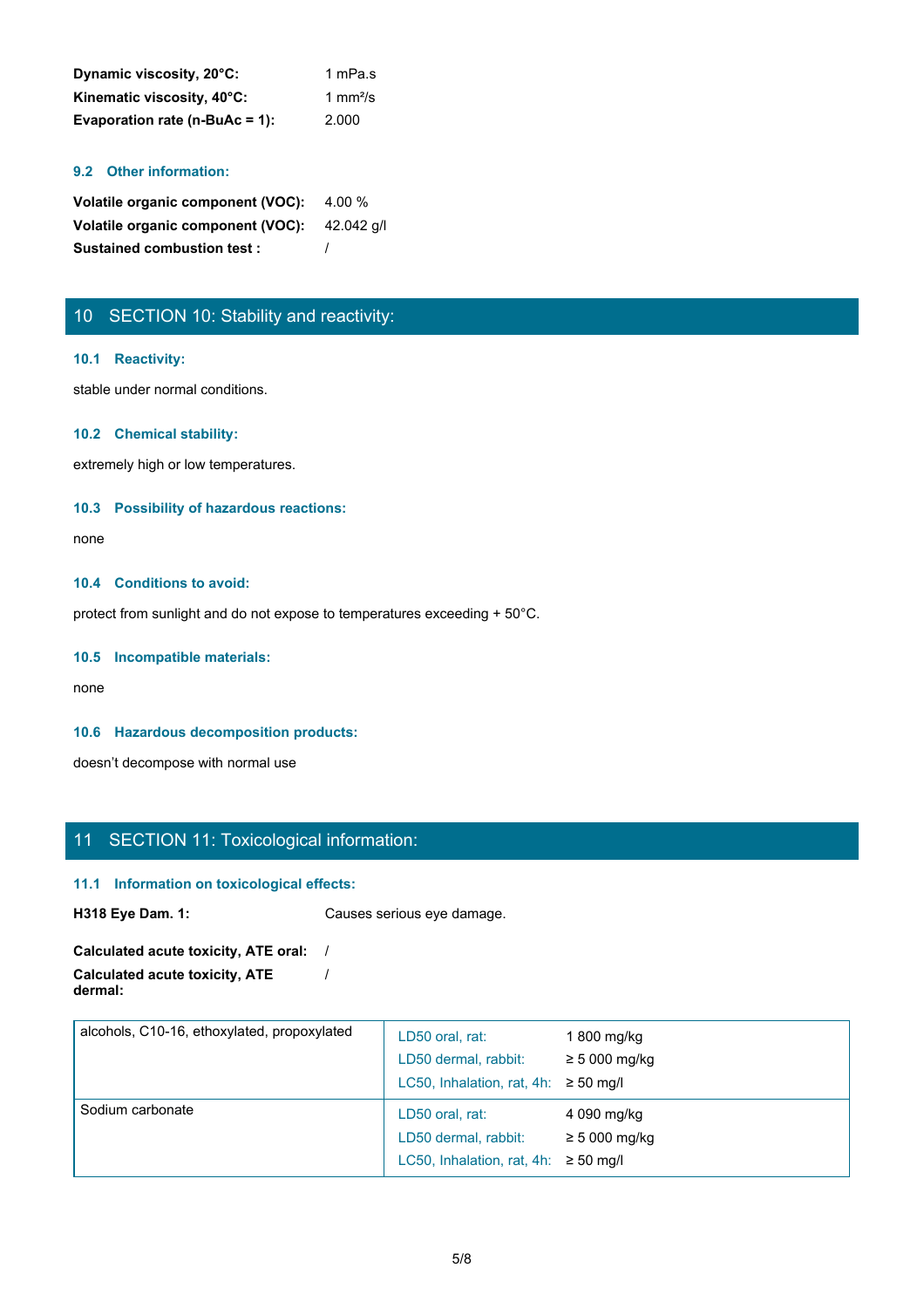| 3-Butoxypropane-2-ol | LD50 oral, rat:                           | 3 300 mg/kg       |
|----------------------|-------------------------------------------|-------------------|
|                      | LD50 dermal, rabbit:                      | $\geq 5000$ mg/kg |
|                      | LC50, Inhalation, rat, 4h: $\geq$ 50 mg/l |                   |

# 12 SECTION 12: Ecological information:

#### **12.1 Toxicity:**

|                                        | LD50 oral, rat:                           | 3 300 mg/kg             |
|----------------------------------------|-------------------------------------------|-------------------------|
|                                        | LD50 dermal, rabbit:                      | $\geq 5000$ mg/kg       |
|                                        | LC50, Inhalation, rat, 4h: $\geq$ 50 mg/l |                         |
|                                        |                                           |                         |
|                                        |                                           |                         |
| 12 SECTION 12: Ecological information: |                                           |                         |
|                                        |                                           |                         |
| 12.1 Toxicity:                         |                                           |                         |
| Sodium carbonate                       | LC50 (Fish):                              | 300 mg/L (96h)          |
|                                        | EC50 (Daphnia):                           | 200 - 227 mg/L (48h)    |
| 3-Butoxypropane-2-ol                   | <b>LC50 (Fish):</b>                       | > 560 - 1000 mg/L (96h) |
|                                        | NOEC (Fish):                              | 180 mg/L (96h)          |
|                                        | NOEC (Daphnia):                           | 560 mg/L (48h)          |
|                                        | EC50 (Algae):                             | > 1000 mg/L (96h)       |
|                                        | NOEC (Algae):                             | 560 mg/L (96h)          |
|                                        | EC50 (soil microorganisms):               | > 1000 mg/L (3h)        |

#### **12.2 Persistence and degradability:**

#### **12.3 Bioaccumulative potential:**

#### **12.4 Mobility in soil:**

Water hazard class, WGK (AwSV): 1 **Solubility in water:** completely soluble

#### **12.5 Results of PBT and vPvB assessment:**

No additional data available

#### **12.6 Other adverse effects:**

No additional data available

# 13 SECTION 13: Disposal considerations:

#### **13.1 Waste treatment methods:**

The product may be discharged in the indicated percentages of utilization of the indicated be discharged in the indicated percentages of utilization of the indicated percentages of utilization, provided it is neutralised t restrictive regulations by local authority should always be adhered to.

# 14 SECTION 14: Transport information:

#### **14.1 UN number:**

not applicable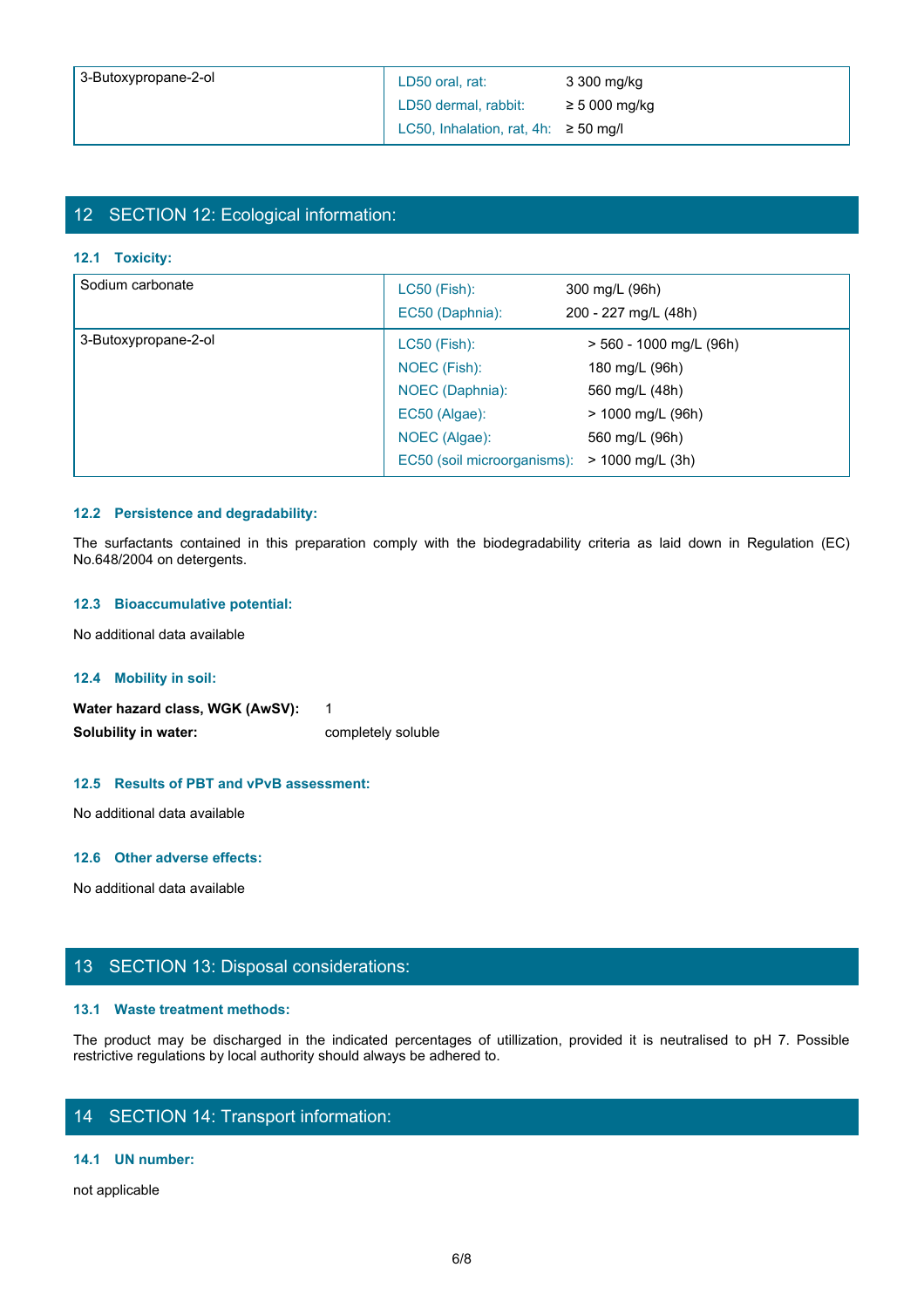#### **14.2 UN proper shipping name:**

ADR, IMDG, ICAO/IATA not applicable

#### **14.3 Transport hazard class(es):**

| Class(es):                              | not applicable |
|-----------------------------------------|----------------|
| Identification number of the<br>hazard: | not applicable |

#### **14.4 Packing group:**

not applicable

#### **14.5 Environmental hazards:**

not dangerous to the environment

#### **14.6 Special precautions for user:**

| <b>Hazard characteristics:</b> | not applicable |
|--------------------------------|----------------|
| <b>Additional quidance:</b>    | not applicable |

# 15 SECTION 15: Regulatory information:

#### **15.1 Safety, health and environmental regulations/legislation specific for the substance or mixture:**

| Water hazard class, WGK (AwSV):                     |                                         |
|-----------------------------------------------------|-----------------------------------------|
| Volatile organic component (VOC):                   | 4.000 %                                 |
| <b>Volatile organic component (VOC):</b> 42.042 g/l |                                         |
| Composition by regulation (EC)<br>648/2004:         | Nonionic surfactants 5% - 15%. Perfumes |

#### **15.2 Chemical Safety Assessment:**

# 16 SECTION 16: Other information:

#### **Legend to abbreviations used in the safety data sheet:**

| <b>Hazard characteristics:</b>                         | not applicable                                                                                       |
|--------------------------------------------------------|------------------------------------------------------------------------------------------------------|
| <b>Additional guidance:</b>                            | not applicable                                                                                       |
|                                                        |                                                                                                      |
| 15 SECTION 15: Regulatory information:                 |                                                                                                      |
|                                                        |                                                                                                      |
|                                                        | 15.1 Safety, health and environmental regulations/legislation specific for the substance or mixture: |
| Water hazard class, WGK (AwSV):                        | $\overline{1}$                                                                                       |
| Volatile organic component (VOC):                      | 4.000 %                                                                                              |
| Volatile organic component (VOC):                      | 42.042 g/l                                                                                           |
| <b>Composition by regulation (EC)</b><br>648/2004:     | Nonionic surfactants 5% - 15%, Perfumes                                                              |
| <b>15.2 Chemical Safety Assessment:</b>                |                                                                                                      |
| No data available                                      |                                                                                                      |
|                                                        |                                                                                                      |
|                                                        |                                                                                                      |
| 16 SECTION 16: Other information:                      |                                                                                                      |
| Legend to abbreviations used in the safety data sheet: |                                                                                                      |
|                                                        |                                                                                                      |
| ADR:                                                   | The European Agreement concerning the International Carriage of Dangerous<br>Goods by Road           |
| BCF:                                                   | <b>Bioconcentration factor</b>                                                                       |
| CAS:                                                   | <b>Chemical Abstracts Service</b>                                                                    |
| CLP:                                                   | Classification, Labelling and Packaging of chemicals                                                 |
| <b>EINECS:</b>                                         | European INventory of Existing Commercial chemical Substances                                        |
| Nr.:                                                   | number                                                                                               |
| PTB:                                                   | persistent, toxic, bioaccumulative                                                                   |
| TLV:                                                   | Threshold Limit Value                                                                                |
| vPvB:                                                  | very persistent and very bioaccumulative substances                                                  |
| WGK:                                                   | Water hazard class                                                                                   |
| <b>WGK 1:</b>                                          |                                                                                                      |
|                                                        | slightly hazardous for water                                                                         |
| <b>WGK 2:</b>                                          | hazardous for water                                                                                  |